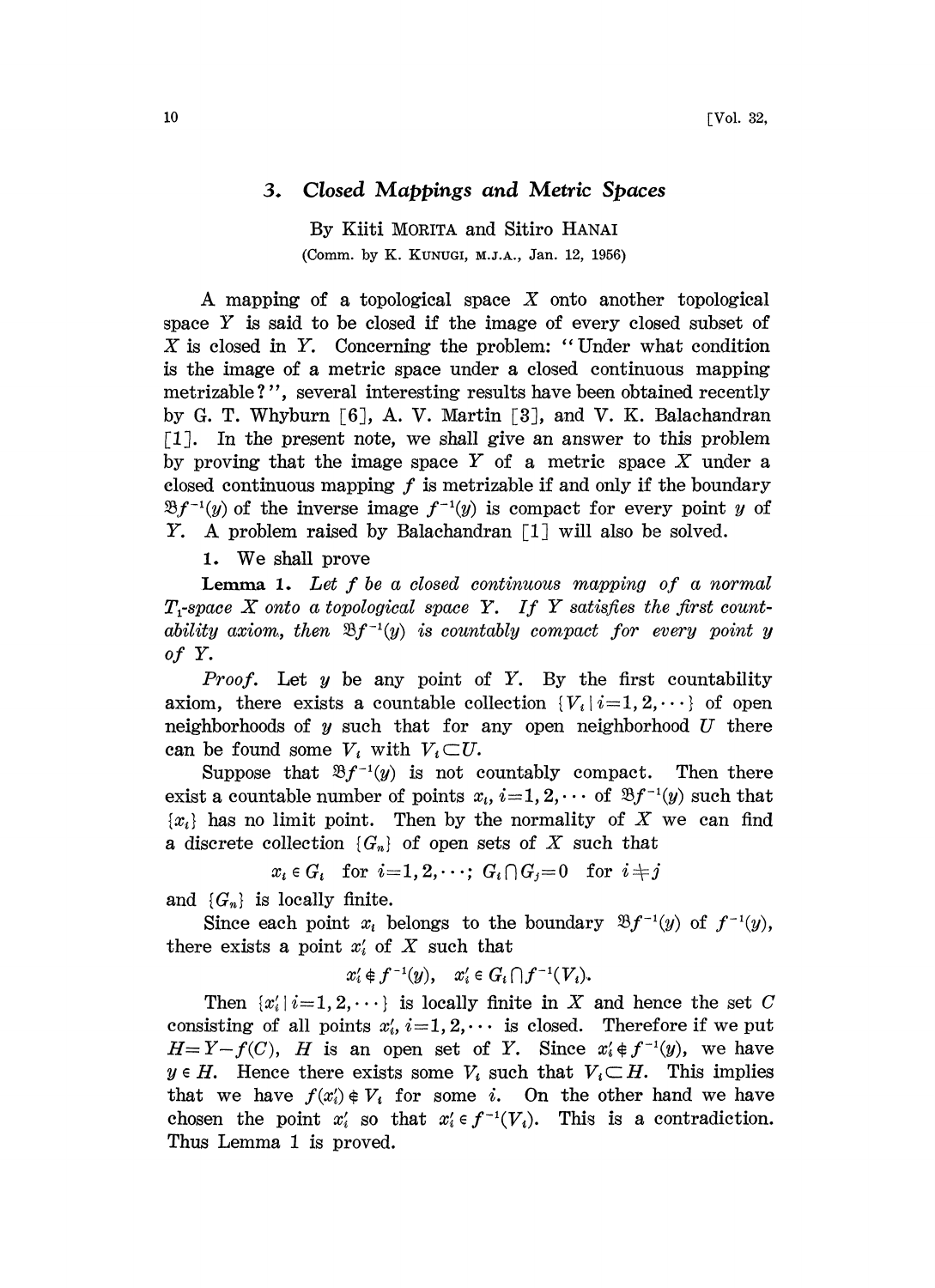2. We shall now establish the following theorem.

Theorem 1. Let f be <sup>a</sup> closed continuous mapping of <sup>a</sup> metric space  $X$  onto a topological space  $Y$ . In order that  $Y$  be metrizable it is necessary and sufficient that the boundary  $\mathfrak{B}f^{-1}(y)$  of the inverse image  $f^{-1}(y)$  be compact for every point y of Y.

Proof. Since the necessity is an immediate consequence of Lemma 1, we have only to prove the sufficiency.

(i) Let  $\mathfrak{B}f^{-1}(y)$  be compact for each point y of Y. We shall define an open set  $L(y)$  as follows:

$$
L(y)=\begin{cases}\text{the interior of } f^{-1}(y), \text{ if } \mathfrak{B}f^{-1}(y)\neq 0,\\ f^{-1}(y)-p_y, \text{ if } \mathfrak{B}f^{-1}(y)=0,\end{cases}
$$

where  $p_y$  is an arbitrary point of  $f^{-1}(y)$ . We put

$$
X_0=X-L, L=\cup \{L(y) \mid y \in Y\}.
$$

Then  $X_0$  is a closed subset of X. If we denote by  $\varphi$  the inclusion map of  $X_0$  into X (that is,  $\varphi(x)=x$  for  $x \in X_0$ ), then  $g=f\varphi$  is a closed continuous mapping of  $X_0$  onto Y such that

$$
g^{-1}(y) = \begin{cases} \mathfrak{B} f^{-1}(y), & \text{if } \mathfrak{B} f^{-1}(y) \neq 0, \\ p_y, & \text{if } \mathfrak{B} f^{-1}(y) = 0. \end{cases}
$$

Hence  $g^{-1}(y)$  is compact for every point y of Y.

(ii) By (i) we may and shall assume that  $f$  is a closed continuous mapping of a metric space X onto Y such that  $f^{-1}(y)$  is compact for every point  $y$  of  $Y$ .  $Y$  is clearly a  $T_1$ -space.

Let  $\mathfrak{M}_i$  be a locally finite closed covering of X which consists of sets of diameter  $\langle 1/i \rangle$ . Let us put  $\mathfrak{N}_i = f(\mathfrak{M}_i) = \{f(M) \mid M \in \mathfrak{M}_i\}.$ Since for each point y of Y  $f^{-1}(y)$  is compact, there exists an open set G containing  $f^{-1}(y)$  such that G intersects only finitely many elements of  $\mathfrak{M}_i$ . If we put  $H=Y-f(X-G)$ , we have  $y \in H$ ,  $f^{-1}(H)$  $\subset G$ , and hence H intersects only finitely many elements of  $\mathcal{R}_{i}$ . This shows that  $\mathfrak{N}_i$  is a locally finite closed covering of Y.

Let V be any open neighborhood of y. Then  $f^{-1}(y) \subset f^{-1}(V)$ . Since  $f^{-1}(y)$  is compact, the distance between  $f^{-1}(y)$  and  $X-f^{-1}(V)$ is positive and hence we have  $S(f^{-1}(y), M_i) \subset f^{-1}(V)$  for some i, where  $S(A, \mathfrak{M}_i)$  means the union of the sets of  $\mathfrak{M}_i$  which intersect A. Therefore we have  $S(y, \mathcal{R}_i) \subset V$  for some i.

In the previous paper  $\lceil 5 \rceil$  the following metrizability condition was obtained:

In order that a  $T_1$ -space be metrizable it is necessary and sufficient that there exists a countable collection  $\{\Re_i\,|\,i=1, 2, \cdots\}$  of locally finite closed coverings of the space such that for any neighborhood U of any point x there exists some  $\mathbb{R}_i$  satisfying the condition  $S(x, \mathbb{R}) \subset U$ .

Therefore  $Y$  is metrizable. This completes our proof.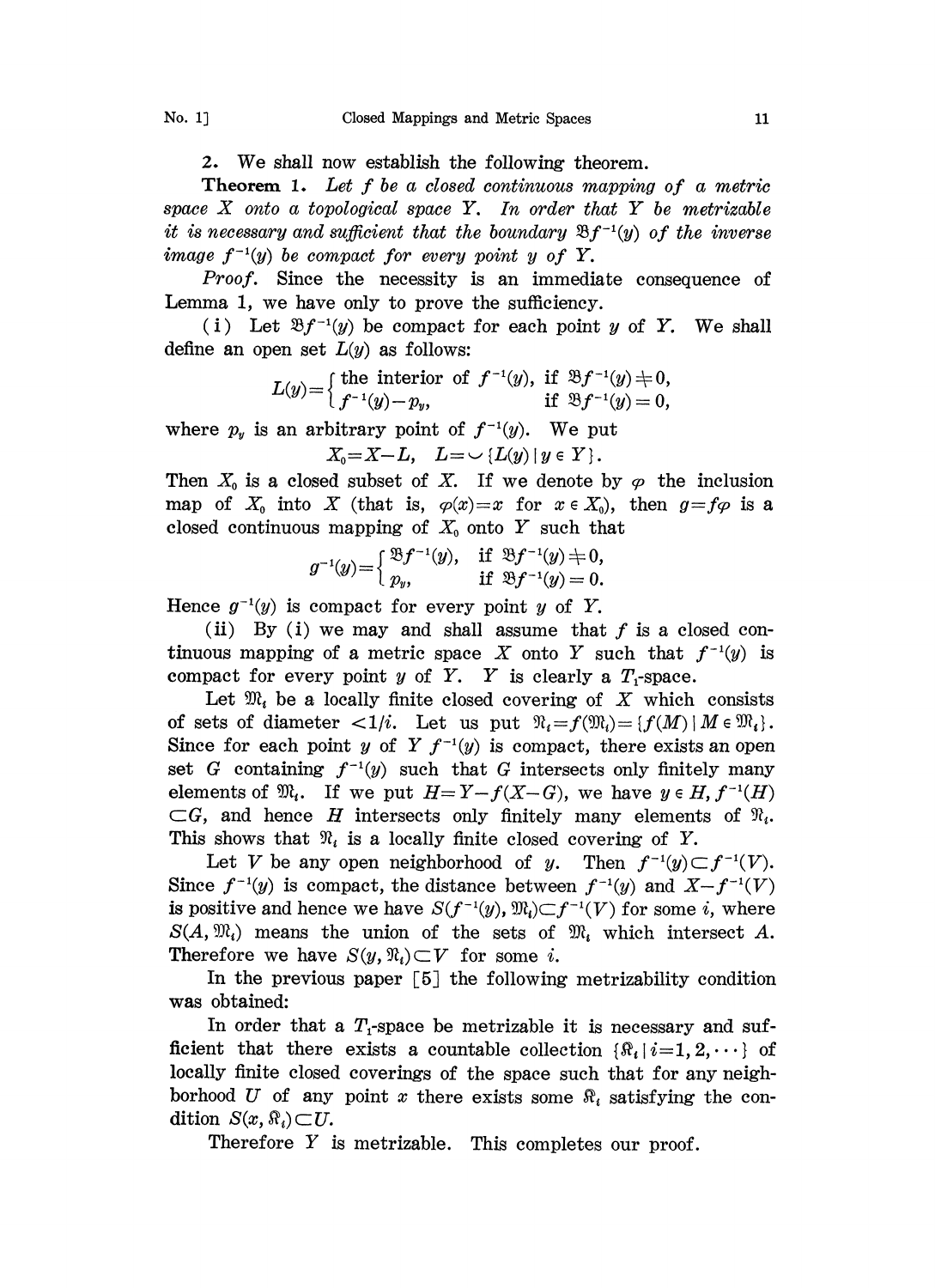3. The following theorem in the previous paper  $\lceil 2 \rceil$  is a corollary to Theorem 1; indeed the part (ii) of the above proof of Theorem 1 is nothing but a proof of this theorem.

**Theorem 2.** Let  $f$  be a closed continuous mapping of a metric space X onto a topological space Y. If the inverse image  $f^{-1}(y)$  is compact for every point y of  $Y$ ,<sup>1)</sup> then Y is metrizable.

We shall give another proof of this theorem by virtue of the following theorem.

**Theorem 3.** Let f be a closed continuous mapping of a  $T$ -space  $X$  onto a topological space  $Y$ . Then if  $X$  is normal or collectionwise normal, so also is Y. Furthermore, in case  $\mathfrak{B}f^{-1}(y)$  is compact for every point  $y$  of  $Y$ , if  $X$  is paracompact and normal, so also is  $Y$ .

*Proof.* (i) Let  ${F_a}$  be a discrete collection of closed sets in Y. Then  $\{f^{-1}(F_a)\}\$ is clearly a discrete collection of closed sets in  $X$ . Let  $X$  be collectionwise normal; then there exists a system of disjoint open sets  $G_a$  of X such that  $f^{-1}(F_a) \subset G_a$  for each  $\alpha$ . If we put  $H_a = Y - f(X - G_a)$ , we have  $f^{-1}(F_a) \subset f^{-1}(H_a) \subset G_a$  and hence  $H_{\alpha} \cap H_{\beta}=0$  for  $\alpha \neq \beta$ . This proves that Y is collectionwise normal. The proof for the case of normality is now obvious from he above argument.

(ii) Let X be paracompact and normal, and let  $\mathfrak{B}f^{-1}(y)$  be compact for every point  $y$  of  $Y$ . As in the proof of Theorem 1 we may assume that  $f^{-1}(y)$  is compact for each point y.

Let  $\mathfrak G$  be any open covering of Y. Then  $\mathfrak H=\{f^{-1}(G)\,|\,G\in\mathfrak G\}$  is an open covering of  $X$ , and there exists a locally finite closed covering  $\mathfrak{M}$  of X which is a refinement of  $\mathfrak{H}$ . If we put  $\mathfrak{N} = \{f(M) \mid$  $M \in \mathfrak{M}$ ,  $\mathfrak{N}$  is a locally finite closed covering of Y and is a refinement of  $\mathfrak{G}$ , as is shown in (ii) of the proof of Theorem 1. Since Y is normal, by a theorem of E. Michael  $\lceil 4 \rceil$  Y is paracompact.

*Proof of Theorem 2.* Since  $X$  is paracompact and normal,  $Y$ is paracompact and normal by Theorem 3, so that  $Y$  is fully normal. Let  $O^{(n)}(x)$  ( $n=1, 2, \dots$ ) be an open sphere with the center x and the radius  $1/n$  for each point x of X. For any point y of Y, we have  $\bigcup_{x \in f^{-1}(y)} O^{(n)}(x) \supset f^{-1}(y)$ . Let  $G^{(n)}(y) = Y - f(X - \bigcup_{x \in f^{-1}(y)} O^{(n)}(x))$ ; then  $G^{(n)}(y)$  is an open set containing y since f is closed and continuous. Let  $\mathfrak{G}_n = \{G^{(n)}(y) \mid y \in Y \}$   $(n=1,2,\cdots)$ ; then each  $\mathfrak{G}_n$  is a normal covering of  $Y$ , since  $Y$  is fully normal. For the proof of the metrizability of Y, we have only to prove that for all points  $y \in Y$ ,  $\{S(y, \mathbb{G}_n) \mid$  $n=1, 2, \dots$  is a basis for neighborhoods of y.

Let  $y$  be any point of  $Y$  and  $U$  any open neighborhood of  $y$ .

<sup>1)</sup> In [2] this condition was left out in the statement of the theorem, and the proof there contains an error, but it can be corrected.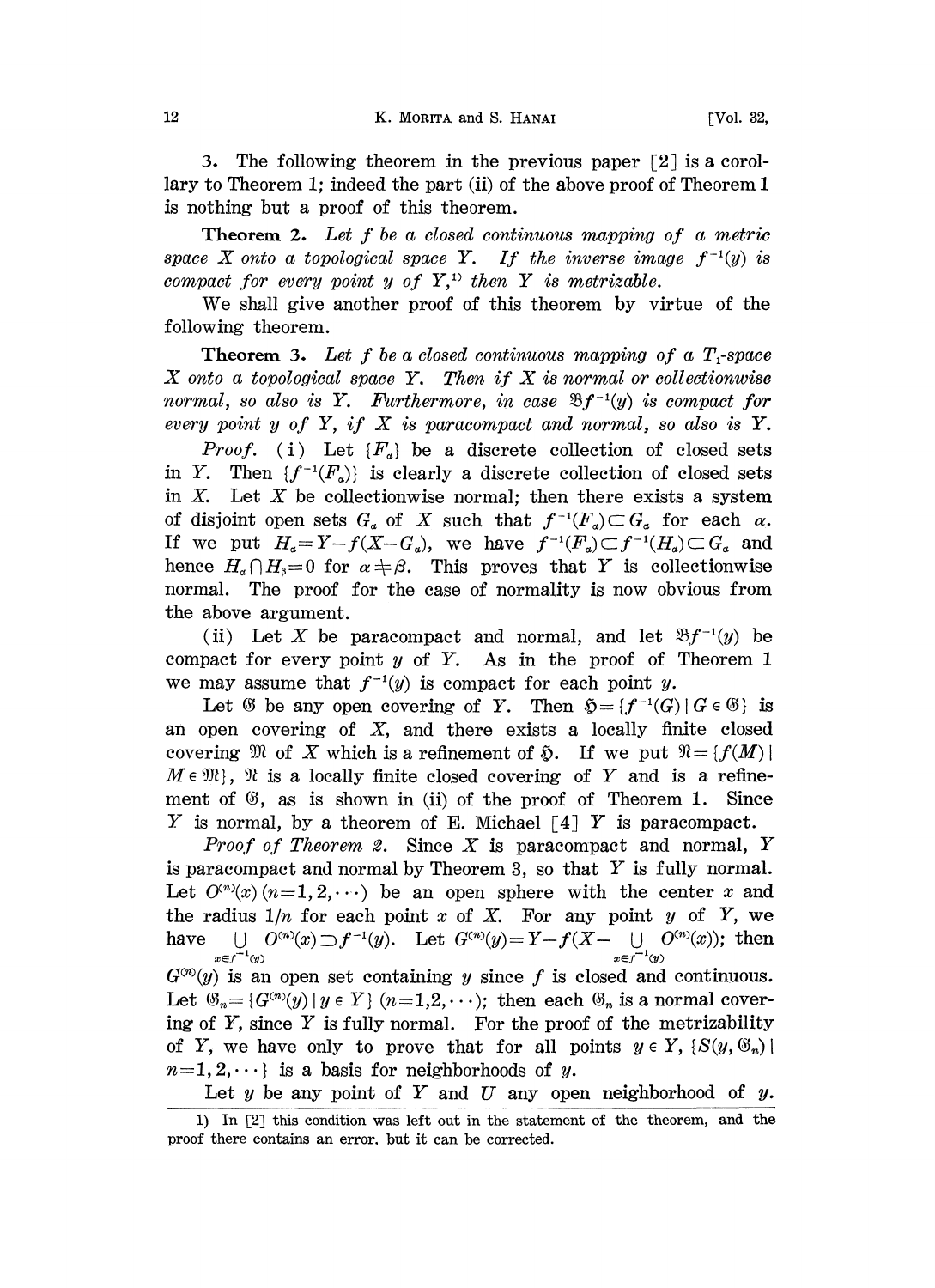Then, since  $f^{-1}(y)$  is compact,  $\rho[f^{-1}(y), X-f^{-1}(U)]=d>0$  where  $\rho$ is the metric for X. Let m be a positive integer such that  $1/m < d/2$ and let l be a positive integer such that  $1/l < \rho[f^{-1}(y), X-f^{-1}(G^{(m)}(y))]$ ,  $l > m$ . Then  $y \in G^{(l)}(y')$  implies  $y' \in G^{(m)}(y)$ .

In fact, suppose on the contrary that  $y' \notin G^{(m)}(y)$ ; then  $f^{-1}(y') \subset$  $X-f^{-1}(G^{(m)}(y)).$  Hence

(\*)  $1/l < \rho[f^{-1}(y), X-f^{-1}(G^{(m)}(y))] \leq \rho[f^{-1}(y), f^{-1}(y')]$ . Since  $y \in G^{(i)}(y')$ ,  $f^{-1}(y) \subset f^{-1}(G^{(i)}(y')) \subset \bigcup_{x \in f^{-1}(y')} O^{(i)}(x)$ . Hence for any point  $x \in f^{-1}(y)$ , there exists a point x' such that  $x \in O^{(0)}(x')$  and  $x' \in f^{-1}(y')$ .

 $x \in f^{-1}(y)$ , there exists a point  $x'$  such that  $x \in O^{(0)}(x)$ .<br>Therefore  $\rho[f^{-1}(y), f^{-1}(y')] \leq 1/l$ , contrary to (\*).

We shall prove that  $S(y, \mathcal{B}_i) \subset U$ . Let y'' be any point of  $S(y, \mathcal{B}_i)$  $(\mathcal{G}_i)$ ; then there exists  $G^{(i)}(y')$  with some y' such that  $y'' \in G^{(i)}(y')$ and  $y \in G^{(x)}(y')$ . Then  $y' \in G^{(m)}(y)$ . Hence for any point  $x \in f^{-1}(y'')$ , there exist points x'' and x''' such that  $x \in O^{(i)}(x'')$ ,  $x'' \in f^{-1}(y')$ ,  $x'' \in O^{(m)}(x''')$  and  $x''' \in f^{-1}(y)$ . Then  $\rho(x, x''') \leq 1/l + 1/m < 2/m < d$ . Hence  $x \in f^{-1}(U)$ , so that  $y'' \in U$ . Therefore  $\{S(y, \mathcal{G}_n) | n=1, 2, \cdots\}$ is a basis for neighborhoods of y. This completes our proof.

4. By combining Theorem <sup>1</sup> with Lemma <sup>1</sup> we obtain at once the following theorem, which was essentially proved by G. T. Whyburn  $\lceil 6 \rceil$  for the case where X is separable.

Theorem 4. Let  $f$  be a closed continuous mapping of a metric space  $X$  onto a topological space  $Y$ . If  $Y$  satisfies the first countability axiom, then Y is metrizable.

In case  $A$  is a closed subset of a metric space  $X$ , the space obtained from X by contracting A to a point is the image of X under the natural mapping which is a closed mapping. Therefore the image of a metric space under a closed continuous mapping is not always metrizable.

Thus a problem raised by Balachandran  $\lceil 1 \rceil$  is answered by Theorems 1 and 4.

5. As is easily shown (cf. [1, Lemma 1]), if a  $T_1$ -space X satisfies the first countability axiom, so also does the image of  $X$ under an open continuous mapping. Hence we obtain the following theorem of Balachandran [1] from Theorem 4.

Theorem 5. The image of a metric space under any closed, open, continuous mapping is metrizable.

6. On the basis of Theorem 1 we have

Theorem 6. Let f be <sup>a</sup> closed continuous mapping of <sup>a</sup> metric space  $X$  onto another metric space  $Y$ . If  $X$  is separable or locally compact, so also is Y.

*Proof.* By Theorem 1,  $\mathfrak{B}f^{-1}(y)$  is compact for every point y of Y. By the closed continuous mapping g of  $X_0$  onto Y which